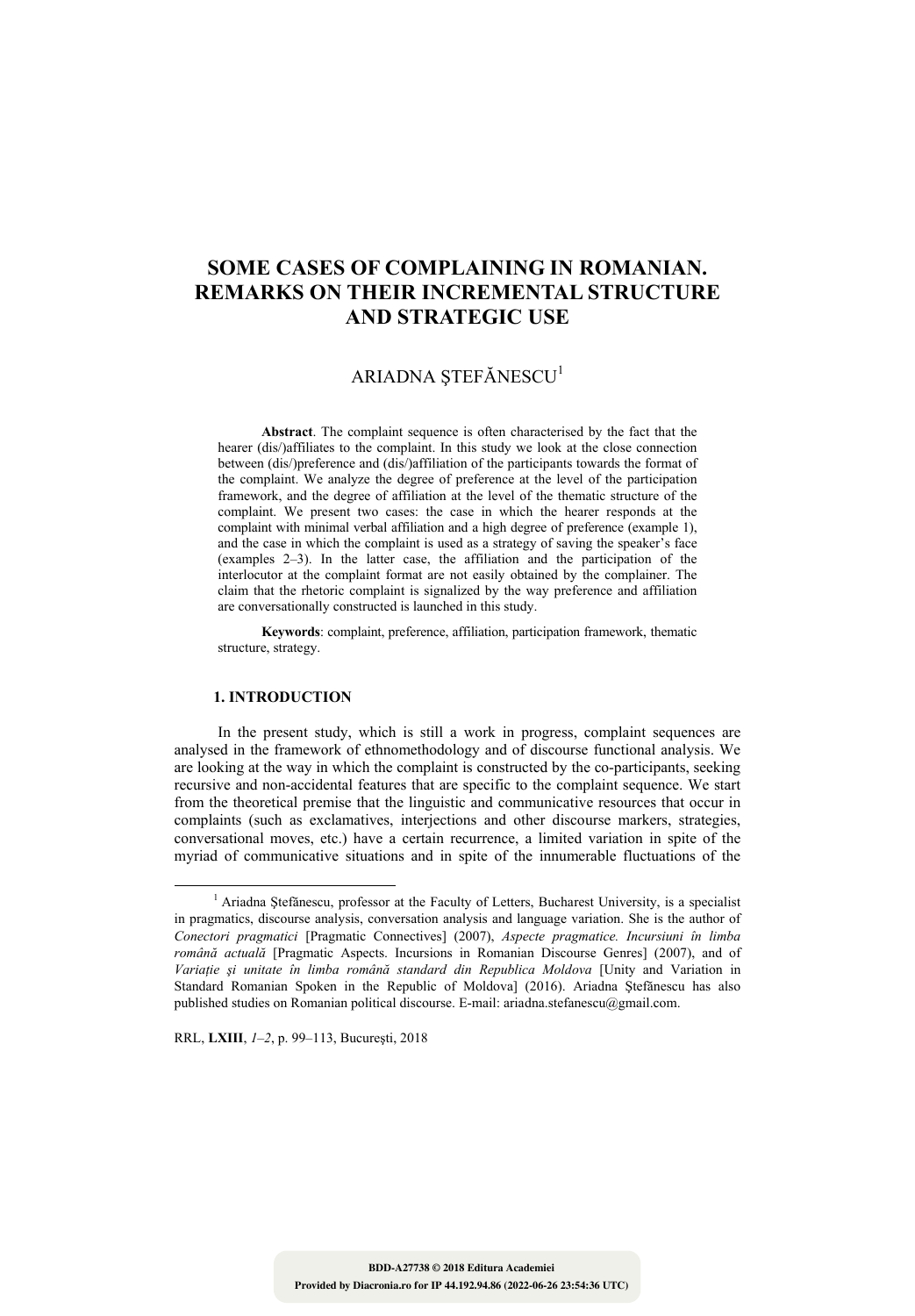speakers' interlocutory behaviour. This study does not come up with a new theoretical approach; it rather aims to point out that many salient and recurrent features of the complaint that were previously discussed in the literature (see References) can equally be traced in the Romanian corpus. Furthermore, the original contribution of the present study consists in applying the concepts of preference/dispreference and of affiliation (of the hearer to the complaint) in a congruent manner, taking into account the discourse levels where these concepts become active characteristics. All the examples have been extracted from the IVLRA corpus of spoken Romanian.

A complaint can be a local speech  $act^2$ , which is considerably less frequent in verbal interactions as compared to the complaints within conversational sequences or to the "cascading" complaints, i.e. series of complaints issued by one speaker or by several enunciators involved in the communication act. Hence, our focus in this study is on complaining as a *big package* of conversation or as a *speech act set*, a synergic unit of variable extent which is not exclusively dependent upon a single verbal intervention, an adjacency pair, a triplet (Sacks 1992: 561–569; Laforest 2009) etc., but upon the entire sequence. Thus, the local analysis of every utterance<sup>3</sup> needs to be correlated with the sequence (Traverso 2009).

 Olshtain and Weinbach (1993) put forward a definition of this verbal action that is apparently too restrictive regarding not only the intuitive manner of construing the act of complaining, at least in Romanian culture and perhaps in other cultures as well, but also the theoretical observations made in the subsequent research on complaints. Their definition, which envisages complaining as a speech act whose prototypical accomplishment is made by means of an adjacency pair, is the following: "In the speech act of complaining, the speaker (S) expresses displeasure or annoyance – censure – as a reaction to a past or ongoing action, the consequences of which are perceived by S as affecting her unfavourably. This complaint is usually addressed to the hearer (H) whom S holds, at least partially, responsible for offensive action" (Olshtain and Weinbach 1993). The authors then identify the necessary "preconditions"<sup>4</sup> for the occurrence of the speech act of complaint, their centrepiece being *the socially unacceptable act* (SUA).

 When viewing a complaint as a sequence which is accomplished through the collaborative participation of the interlocutors, the presentation of this verbal act, which is equally a social act, is broadened as regards responsibility, considering that the SUA could

<sup>2</sup> <sup>2</sup> When a complaint has the minimal realization of a speech act, it consists of an adjacency pair in which speaker A's complaint is followed by an affiliative response (Drew and Curl 2009).

Sometimes an even more thorough analysis of utterances is needed, specifically at the level of turn constructional units. 4

These are: 1. H performs a socially unacceptable act (SUA) that is contrary to a social code of behavioral norms shared by S and H. 2. S perceives the SUA as having unfavorable consequences on herself, and/or for the general public. 3. The verbal expression of S relates post facto directly or indirectly to the SUA, thus having the illocutionary force of censure. 4. S perceives the SUA as: (a) freeing S (at least partially) from the implicit understanding of a social cooperative relationship with H; S therefore chooses to express her frustration or annoyance, although the result will be a "conflictive" type of illocution in Leech's terms (Leech, 1983, 104); and (b) giving S the legitimate right to ask for repair in order to undo the SUA, either for her benefit or for the public benefit. It is the latter perception that leads to instrumental complaints aimed at "changing things" that do not meet with our standards or expectations. The main goal of such instrumental complaints is to ensure that H performs some action of repair as a result of the complaint (Olshtain and Weinbach 1993: 108).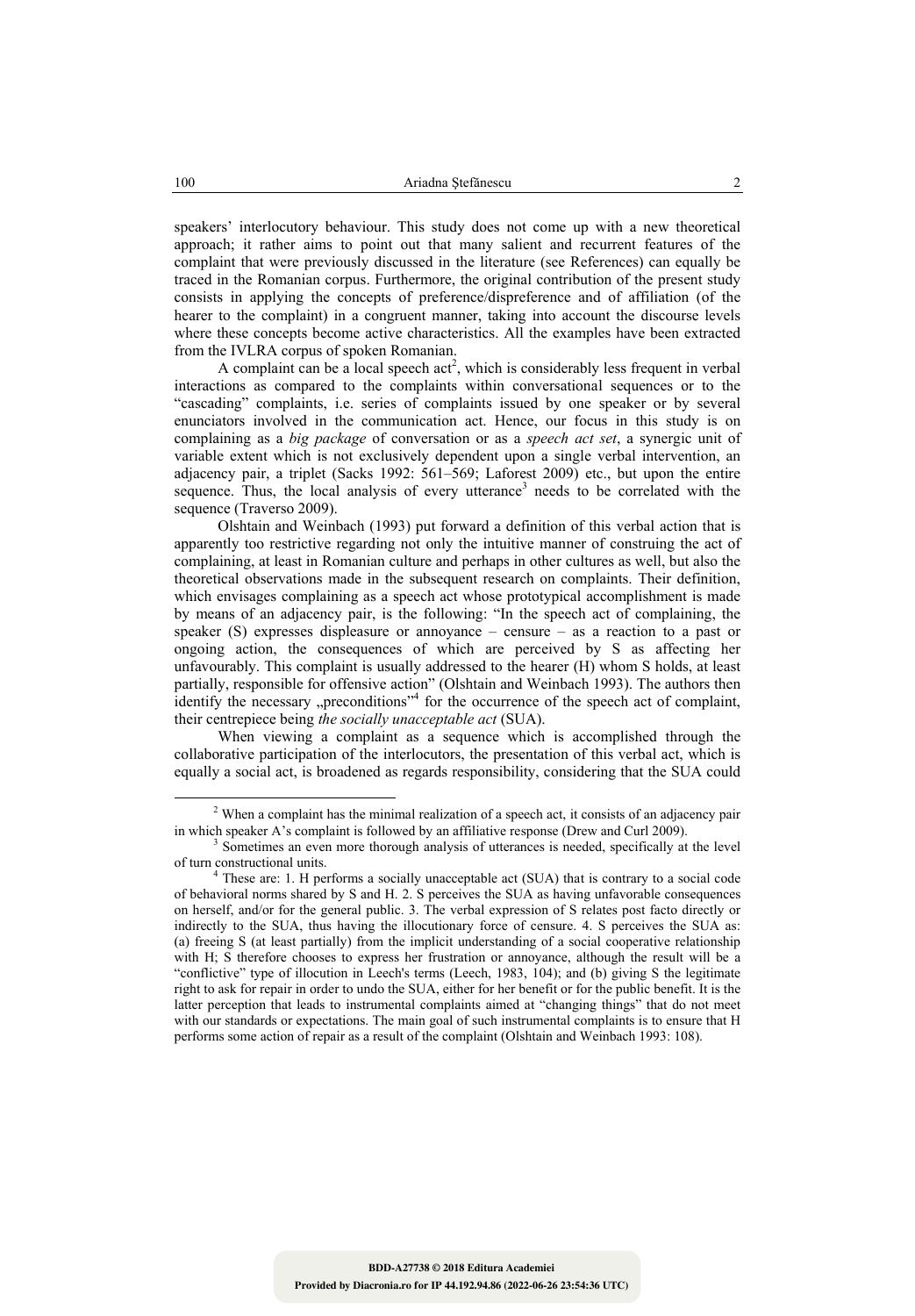have been committed by the interlocutor (the most typical case considered by Olshtain and Weinbach) or by someone else: "To complain means to express feelings of discontent about some state of affairs, for which responsibility can be attributed *to «someone» (to some person, organization or the like*)" (Heinemann, Traverso 2009; our emphasis). The notion of responsibility is a conceptual constant of considerable socio-pragmatic importance for this verbal action, whose function is to analytically determine the target of the complaint.

Véronique Traverso (2009) also pointed out that there is not a perfect correspondence between French and English or, we might add, between French and Romanian at the level of denomination and, furthermore, we believe that this is equally valid for the conceptual model of verbal complaining in different languages. In both French and Romanian the corresponding term for *complaint* is a common verb derived from Latin: Fr. se plaindre / Rom. a se plânge < lat. plangere, with the etymological sense of "beating one's chest as a sign of grief or exaltation". Apart from the synonyms of *se plaindre,*  Traverso (2009) noted that French also uses other verbs for various instances of complaining: (Fr.) *reprocher / faire des reproches*, and so does Romanian (*a reproşa / a face reproşuri*), we might add<sup>5</sup>. In speech, the reference to this verbal sequence can often be made through misnaming, by using – in an overdetermined or underdetermined manner with reference to the denoted state of affairs – a series of lexemes such as *a regreta, a critica, a se autocritica, a acuza, a învinui* (Engl. *to regret, to criticise, to criticise oneself, to accuse, to blame*) that the complaining sequence actually borders on from an illocutionary standpoint. When the complaining sequence is included in or unfolds into a narrative or argumentation, the reference to the complaining sequence can be made by using at will such nouns and verbs as: *a povesti* / n. *povestire* (*to tell, to narrate* / *n. narration*)*, a i se întâmpla, a păţi / păţanie* (*to go through, to happen to/ happening*)*, a argumenta* / n. *argumentație* (*to argue* / *argument*), and so forth.<sup>6</sup> In the present study we acknowledge the idea that there is an illocutionary versatility of the complaining sequence and that it also bears upon the spontaneous manner in which one can assign more or less precise denominations to this conversational act. This illocutionary versatility that can occur with complaining does not go beyond the realm of verbal acts with a face threatening potential. It can be the outcome of several factors: of the degrees of illocutionary force, of indirectness, of the speakers' penchant for a specific type of politeness, of the influence exerted by the sequential environment or of the fact that the complaint sequence can often be embedded in superordinate conversational structures such as verbal conflict, argumentation, etc. Heinemann (2009) reported the findings of some researchers according to whom complaining and gossiping, in some situational contexts, can be comparable verbal activities or that reproach and complaining, or criticism and complaining have a similar ranking on the scale of illocutionary force, sometimes being very difficult to differentiate.

The ethnomethodological approach to complaints, according to which a complaint is construed as a "social activity in talk-in-interaction" (Heinemann, Traverso 2009), underscores the fact that the themes which emerge in conversation and which have a complaint potential, namely *complainables*, as termed by Schegloff (2005), may or may not

 $\frac{1}{5}$  $5$  These are what we consider to be the perfect synonyms for *a se plânge* (to complain): (Rom. scholarly) *a se lamenta* (to complain), (Rom. familiar) *a se văicări* (to whine). 6

All these contextual verbal synonyms used for the act of complaining are linguistic approximations which emerge in spontaneously underteremined or overdetermined use of language.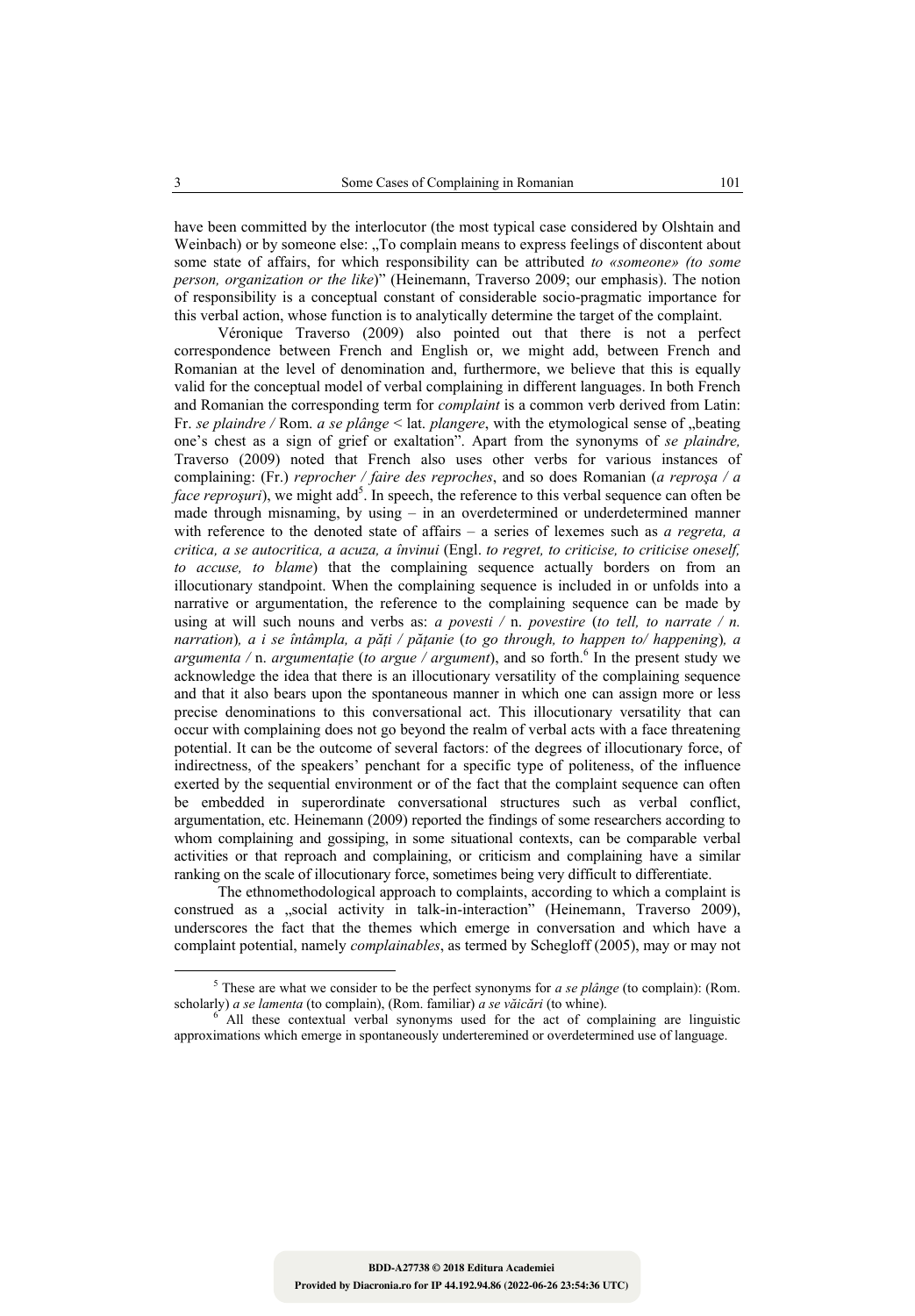evolve and develop into a complaining sequence depending on: the attitude of the participants, their orientation, the degree of preferentiality (Schegloff 2007), their affiliation / disaffiliation with the complainer and with what he wants to accomplish through his verbal interventions. Consequently, there can often be seen that there is a progression from a "potential complaint" stage to a "proper complaint" stage, which is permanently negotiated between participants (Heinemann and Traverso 2009; Drew and Curl 2009; Laforest 2009). Heinemann and Traverso (2009) pointed out that this actually occurs in most cases and that there are scarcely any unforeseen manifestations of discontent verbally constructed by only one speaker. Drew and Curl (2009) called attention to Mandelbaum's<sup>7</sup> argument that, within the action of complaining, the co-participant ought to be given the opportunity to join in the complaint.

In this study, after making some theoretical remarks concerning the method of analysis to be used, we shall provide three examples of complaining sequences with a focus on the important role of the design of the complaining module, on the array of linguistic devices used in building up this sequence, and on the interrelation between the participants at the complaint. Finally, we will outline several possible directions for further research on this subject.

## **2. THE METHOD OF ANALYSIS**

For every example subjected to analysis, we are going to examine: (i) the communicative situation, (ii) the structure of the sequence, (iii) the linguistic and sociopragmatic features identified in the language of complaining; (iv) the stance of the participants in the act of complaining.

Véronique Traverso (2009) argued that the act of complaining consists of several stages: *the initiation*, *the core part* of complaining (in which , the complaint is approved by the recipient(s) *via* an expressed agreement on the complaint topic and an affiliation with the complainer"), *the complaint development* and *the closing*. In the analysis that we are going to conduct on the complaint sequence, we will consider, on the one hand, **the participation framework** i.e. the sequencing of the turns and the degree of preference/dispreference at the level of each conversational turn and, on the other hand, we will investigate whether **the incremental and thematic structure** of the complaint, that Traverso delineated, can be completely restored. Hence, our focus is on two structures: namely the one that deals with the organizational mechanism of turn by turn succession (i.e. the participation framework) and the thematic structure of the complaint. The two structures coexist in a synergic manner due to the incremental and hierarchical nature of the conversation.

At the level of the participation framework a specific feature is preferentiality or, in other words, the adjacency of the turns, the manner in which the speakers situate themselves in relation to the prior turn. At the level of the thematic structure, the specific feature is the **affiliation / disaffiliation** of the speakers to the ongoing conversational process. More recent studies on complaints published in the thematic issue of the *Journal of Pragmatics (2009)* put an emphasis on the fact that the speakers' participation and their

<sup>7</sup> <sup>7</sup> Mandelbaum, Jenny, 1991 / 1992, "Conversational non-co-operation: an exploration of disattended complaints", *Research on Language and Social Interaction* 25, 97–138, *ap.* Drew and Curl (2009).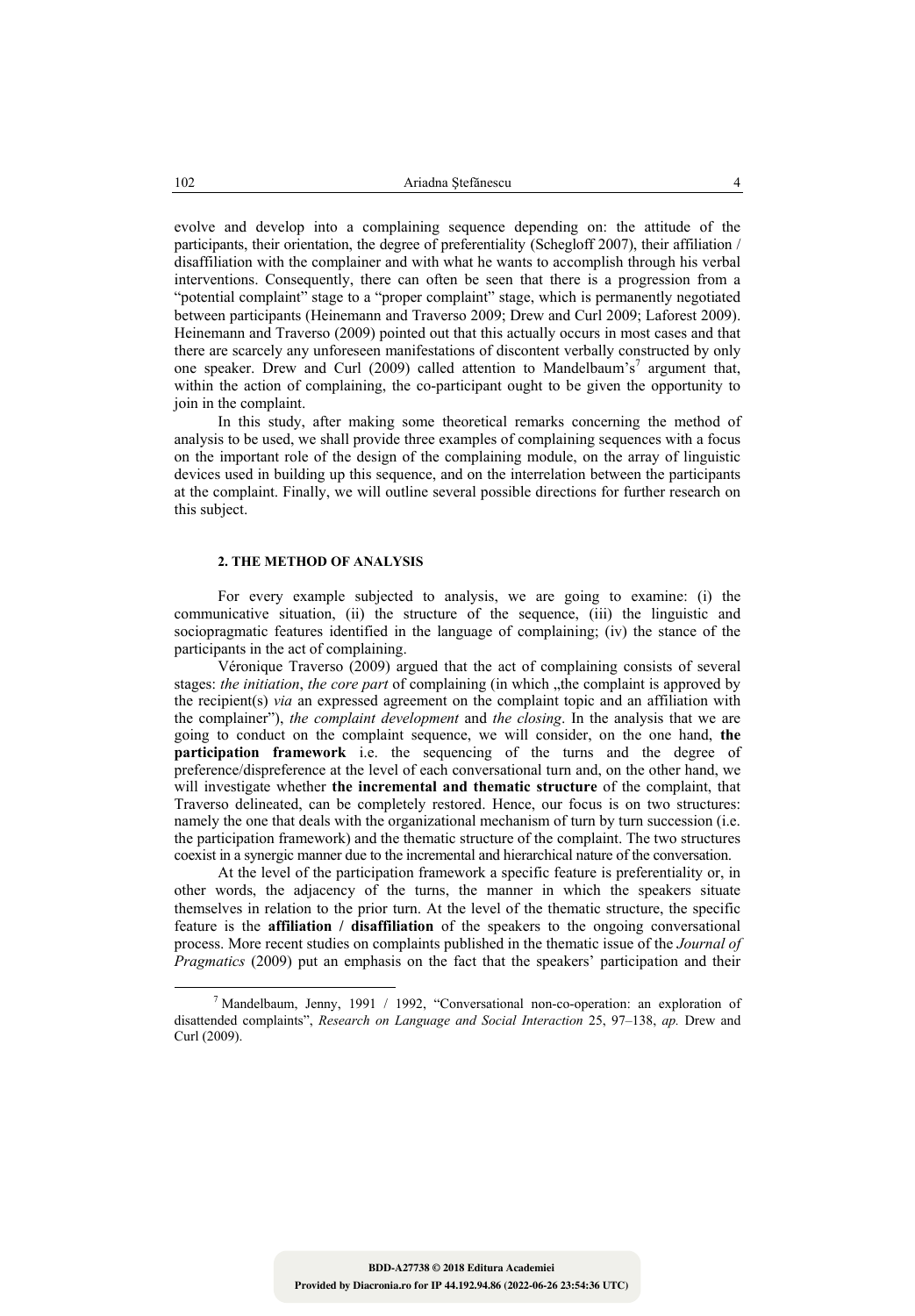affiliation / disaffiliation are two core issues related to complaining. It is also in these studies that a distinction is made between the two notions. Drew and Curl (2009) as well as Heinemann and Traverso (2009) speak of the structural character of preferentiality because the latter is analysed in terms of succession timing, of the local properties of turn concatenation<sup>8</sup>, of contextual properties like "who is complaining to whom about whom or about what". Affiliation has an evaluative character which consists in the fact that the interlocutor is (or is not) in agreement with the complainer, that the former does (or does not) support the latter's conversational undertaking, that the interlocutor builds (or does not) a stance that is consonant with the complainer's stance. Affiliation is dependent upon the participation framework, hence on preferentiality, but it is a superior form with a nonlocal character and it indicates the manner in which the recipient of the complaint violes the complaining activity"<sup>9</sup> (Heinemann, Traverso 2009). To conclude, participation framework and thematic structure are two different discourse levels, with different degrees of complexity and different characteristics. Preferentiality is an attribute of the participation framework; affiliation is the emergent characteristic of the thematic structure. One last remark to be made in this respect is that preferentiality and affiliation contribute to the attainment of the speakers' *stance*.

The research conducted on this macro-speech act from an interlanguage studies perspective underscores the on-record and off-record strategies performed by the speaker as complainer (Olshtain and Weinbach 1993; Geluykens and Kroft 2002). In our view, the pattern of the sequence (both the participation framework, and especially the thematic structure of the complaint) includes these strategies which can likewise be subclassified according to the degree of affiliation or disaffiliation.

## **3. "SUFFICIENT" AFFILIATION**

In example (1), which is a discussion between friends who are also colleagues and which unfolds in A's home, the complaining sequence occurs after a problem-solving sequence regarding some issues that involved putting a potential seller of an affordable second-hand car in touch with a prospective buyer, namely A; thus, A shifts from the interactional pattern of personal problem solving to the one of complaining. From a typological point of view, the complaint is indirect or, in other words, it is a third party complaint. The interlocutor constantly maintains her role of receptor of the complaint; the target of the complaint is A's old car or rather the circumstance of being the possessor of an object that does not function properly and not a person who is also involved in the communicative situation. Mention should be made of the fact that in this case we are dealing with a multi-target complaint: the damaged car, the lack of money to buy a new one (that A alludes to in turn 5) as well as the general state of affairs. The responsibility is not

<sup>8</sup>  $8$  The linking types of turns are also described by Kerbrat-Orecchioni (1990: 206–210), where the author mentions linking that occurs at the level of propositional content or at the level of inferred

meaning.<br><sup>9</sup> The literature on the subject presents many forms of joining the activity of complaining, such as the situation in which the recipient participates, or he/she exaggerates in his participation and "goes too far" (Drew and Curl 2009), the situation in which the recipient which is also the target of the complaint denies his responsibility, or shifts the blame, acting innocent (Manzoni 2009), etc.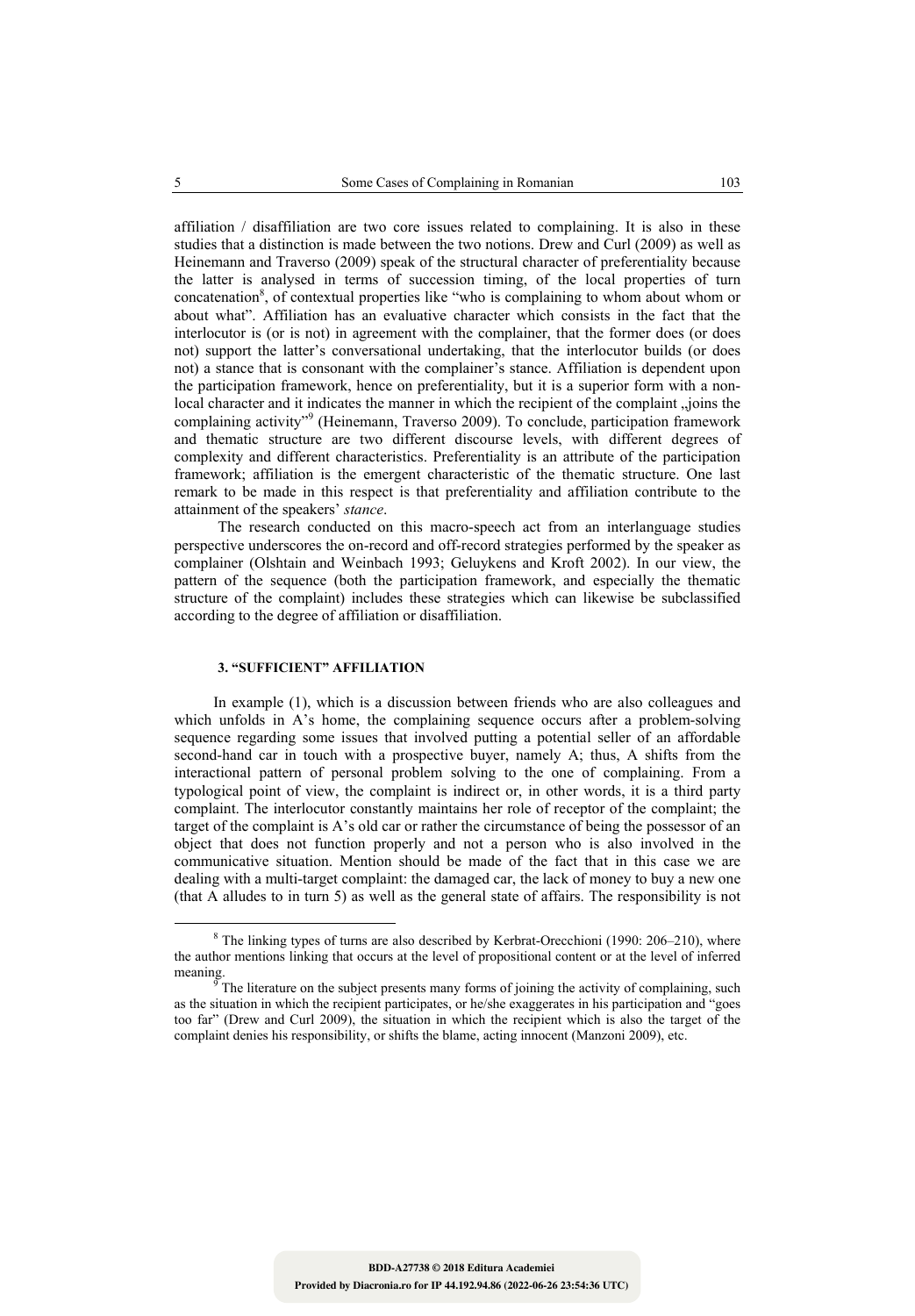distinctly marked by either one of the speakers. Between the two conversationalists there is a great amount of shared knowledge due to their being friends and co-workers.

| (1)      |                                                                                                      |
|----------|------------------------------------------------------------------------------------------------------|
| $1A$ :   | ((vine înapoi în cameră))                                                                            |
|          | este TErminată de MULtă vreme mașina noastră1##                                                      |
|          | iar eu N-AM destui bani ca să cumpăr o mașină adevărată ((zgomot de veselă))                         |
| 2B:      | mhl                                                                                                  |
| $3A$ :   | asta-i↓ adevărată! vreau să zic nouă                                                                 |
|          | și: [ce să-ți spun                                                                                   |
| 4B:      | [nouă↓ da                                                                                            |
| $5+A$ :  | sîntem așa: o încroPEAlă am adus↓ am adus cît s-o repare pe-aia↓                                     |
|          | da' mă-ntreb dacă:: =                                                                                |
| 6B:      | = dacă face                                                                                          |
| $7A$ :   | dacă face <sup><math>\uparrow</math></sup>                                                           |
|          | că se strică-n altă parte. caroseria e toată terminată?                                              |
| 8B:      | ((formează un număr de telefon))                                                                     |
| 9A:      | ar fi: extraordinar să iasă chestia asta atunci chiar [că                                            |
| $10B$ :  | [mh                                                                                                  |
| $11+A$ : | ne-mbătăm.                                                                                           |
| $1A$ :   | ((returning to the room))                                                                            |
|          | our car has been RUined for a LOng time now $\downarrow \#$                                          |
|          | and I DON'T have enough money to buy a real car ((clatter of dishes))                                |
| 2B:      | mhm                                                                                                  |
| $3A$ :   | this is $\downarrow$ real! I mean new                                                                |
|          | a::nd [what is there to say                                                                          |
| 4B:      | $[new]$ yes                                                                                          |
| $5+A$ :  | it's just that it's an improvisation I brought I brought just enough to repair that one $\downarrow$ |
|          | but I wonder $i$ :: $f =$                                                                            |
| 6B:      | $=$ if it's worth it                                                                                 |
| $7A$ :   | if it's worth it?                                                                                    |
|          | 'cause something else crashes. the body is all busted up $\uparrow$                                  |
| 8B:      | ((dialling a phone number))                                                                          |
| 9A:      | it would be: great to pull this off then we'll [really                                               |
| $10B$ :  | [mhm                                                                                                 |
| $11+A$ : | we'll drink to it.                                                                                   |
|          |                                                                                                      |

The indirect complaint in (1) is realized by a series of turns grouped as a single "batch" of turn-takings. The "seeds" of the complaint had been previously "planted". In the conversational interaction, this complaint sequence is preceded by a troubles telling one (Jefferson 1988), and at this point, in 1A, the speaker turns this critical potential into a complaint<sup>10</sup>.

The participation framework is characterized by the fact that the complainer, namely speaker A, is considerably more vocal than speaker B as she builds longer conversational moves, some of them taking the form of extended turns prompted by B's supportive backchanneling, which is an indication that A is not inhibited by B, on the contrary, she feels discursively supported by B (3A and 5+A; 9A and 11+A). Speaker B, the recipient of

 $(1)$ 

 $10$  There are references made by speaker A to the wear and tear of the car that she owns, to the idea of the opportunity to buy a better second-hand car, all due to "chance".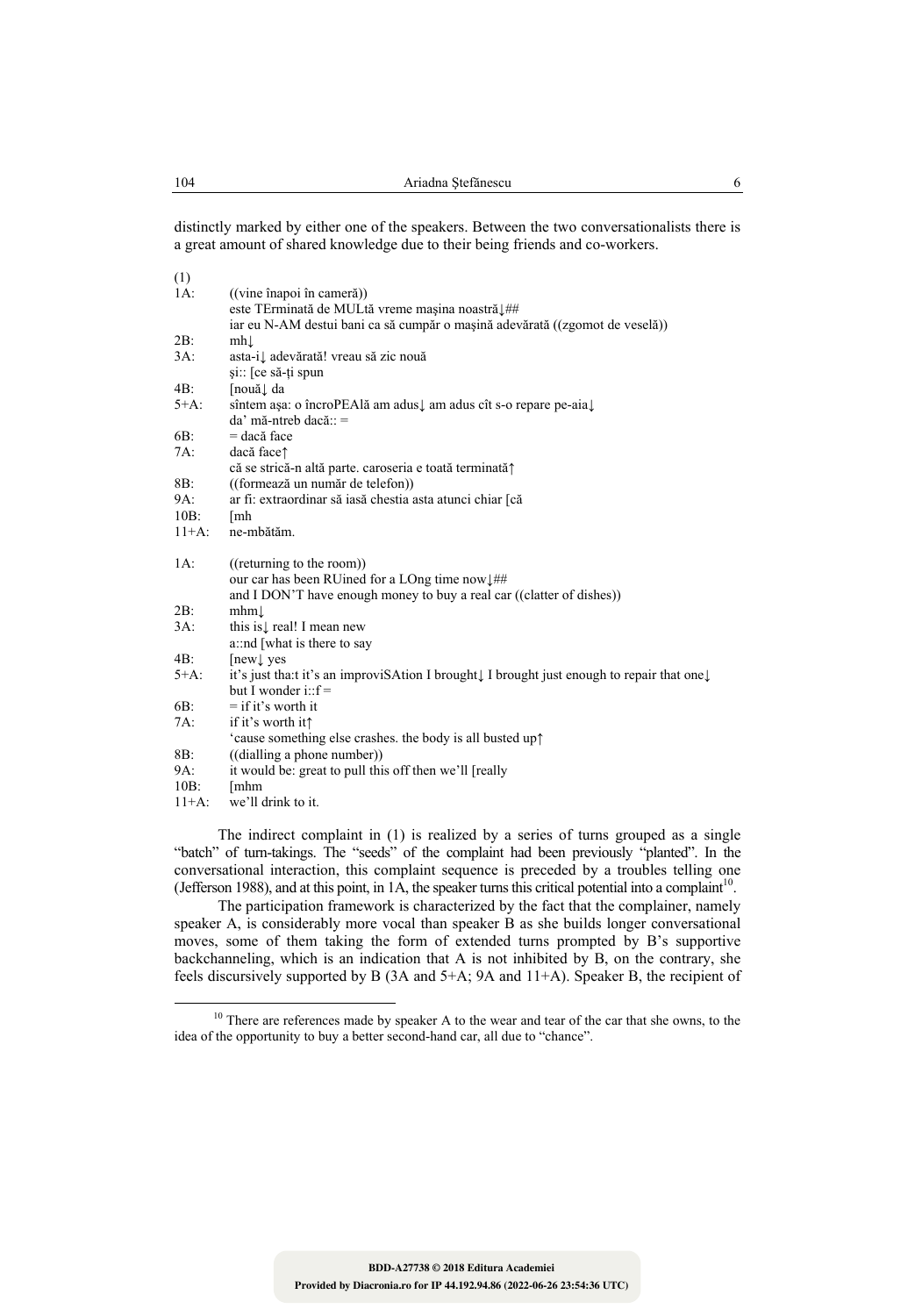the complaint, has a constantly supportive attitude, her turns are much more illocutionary monotonous than A's who resorts to a wider range of speech acts. Apart from the responsive turns that indicate B's preference for the conversational pattern initiated by A, speaker B links up her intervention by means of overlapping and "backchanneling" (4B), performs a hetero-completion of the complainer's turn (6B), therefore she co-participates in the complaining sequence<sup>11</sup>, and this action is promptly validated by A in turn 7. In turn 8, speaker B refrains from a possible verbal intervention and opts for a non-verbal action, hence her attempt to reach the seller of the car by phone. Speaker B's silence at this point indicates her attempt to reduce the negative impact of the SUA, an instance that Laforest  $(2009)$  and Traverso  $(2009)$  discussed, the latter author describing it as an  $\alpha$  easing out from the complaint". If we were to ignore speaker B's minimal supportive moves, which were virtually devoid of semantic content, we could safely claim that speaker A's verbal behaviour is mostly monological.

 At the superior level of analysis of the thematic structure of the complaint, all the supportive moves performed by speaker B, accomplished without hesitation, represent affiliative resources that are conveyed through minimal linguistic expressions. Actually, Drew and Curl (2009) showed that, generally, in the case of complaints, "positive affiliative response is preferred over negative and disaffiliated responses". Another preliminary observation that ought to be made with a view to the presentation of the thematic structure of this complaint and of the linguistic devices used in it, is that the entire sequence is oriented towards positive politeness, that we are dealing with an on-record complaint and that speaker A initiates all the structural thematic stages of the complaint while speaker B offers her support through a tactful minimal participation in this conversational pattern.

 The thematic structure of this complaint starts with the stage of initiation of the complaint, in which two contrasting observations are issued, both pertaining to the semantic category of negative features (1A: the car is "ruined", the money is not enough). What follows next is the stage of development of the complaint (3A-7A), in which this macrospeech act is documented with negative details in connection with the objective target of the blame (the old car) and some personal details about the speaker herself (5A). Next there is the closing stage of the complaint which is accomplished here by the expression of wish, of hope and of reward (*it would be great to pull this off; we'll drink to it*). This interlocutory closing of the complaint which stretches from 9A to 11A is a strategy whereby a civilityinduced withdrawal from the complaint verbal sequence is accomplished. The prefiguration of a potential felicitous repair of the unsatisfactory *status quo* can be interpreted as a strategy of mitigation of the threatening force of the complaint. As it can be noticed, the second stage of the structure put forward by Traverso (2009), namely the core part of the complaint, a stage in which the complaint is approved by the recipient, is tacitly performed. There aren't any formulations of agreement, approval or explicit affiliation. Thus, a more "economical" variant of the incremental thematic structure is being restored, due to the speakers' considerable amount of shared knowledge and to their close relationship.

 One of the most important pragma-linguistic resources in the realization of this sequence is the ratio between the explicitness of evaluation and the implicitness of emotion. The discourse of the complainer oscillates between negative evaluations which involve a

<sup>&</sup>lt;sup>11</sup> The pre-emptive completion corresponds to a psycholinguistic mechanism of extending the personal deictic center, a mechanism which was initially explained through conversational strategies by P. Brown and St. Levinson in their book on politeness.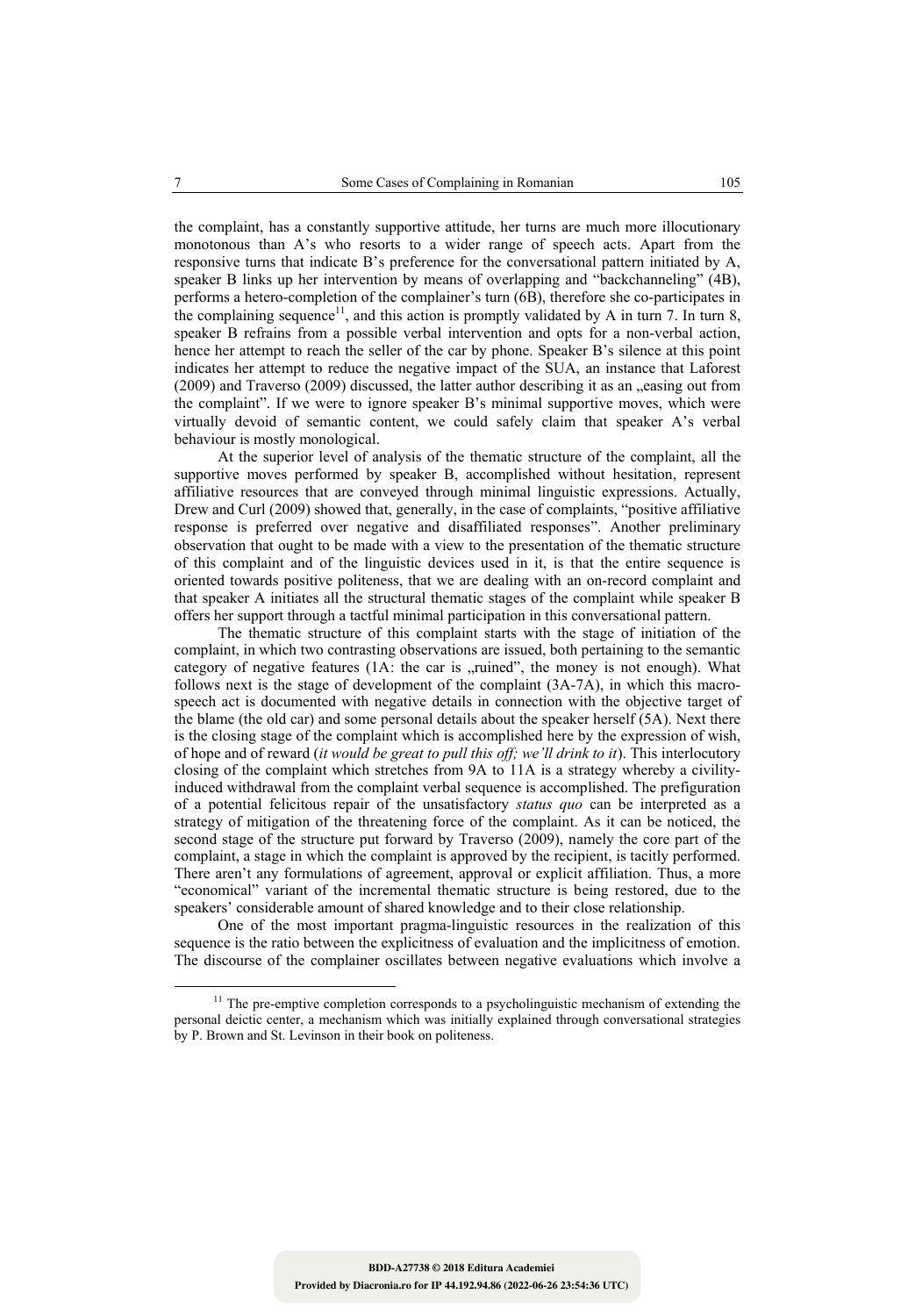dysphoric mood and positive values, the former being more predominant than the latter. From this perspective, speaker A's language is bipolar as it builds antagonism between two referents (the old car and the one for sale) and two emotional states (frustration, discontent vs. hope, positive expectations). Moreover, the complainer resorts to rephrasing whereby she explains and accentuates the intended meaning (3A; 5A), she switches from a metaphorical expression to a denotative type of expression (cf. the metaphorically used adjective *adevărată* (*real*) which is correlated with the denotative adjective *nouă* (*new*); the metaphoric depreciative noun *încropeală* (*improvisation*) is set in a relationship of semantic equivalence to the predication *am adus [bani] atât cât să o repare* (*I brought just enough [money] to repair it*). The complainer prefers exclamative sentences, some of them with a superlative value, and focuses the discourse on herself by using the subject  $I<sup>12</sup>$ . She also underscores and polarizes prominent referents by means of symbolically used deictics (*asta-i adevărată* / *this is real; s-o repare pe aia* / *to repair that one*) 13. When documenting the complaint, the pragma-linguistic strategies used by the complainer diversify as she resorts to such conversational strategies as the confession (*o încropeală am adus...* / *I brought an improvisation*) that she signals by means of the clichéd phrase *ce să-ţi spun* (*what is there to say*), which is a hesitation discourse marker in Romanian, as well as to the display of disbelief or doubt by using the technique of externalizing inner speech (*da' măntreb dacă:: face* / *but I wonder i::f it's worth it*) (Bălăşoiu 2017: 17-54).

 The main conceptual coordinates on which this complaining sequence is grounded are: the unfavourable situation, the opportunity that could remedy the situation and the final reward.

The two speakers build a convergent positioning, they share common values and speaker B, who is cooperative, efficient and breviloquent, displays empathy towards A rather than affiliation to the complaint pattern that speaker A initiated and developed, as proven by the strategy of withholding replies (8B) and by her attitude of "not going too far" with the verbal support for the conversational pattern initiated by A. The brief conversational reactions of the speaker B to A's complaint does not represent a full-fledged conversational affiliation to the complaint format.

## **4. THE COMPLAINT AS A CONVERSATIONAL REMEDY**

The following sequence unfolds in the house of one of the two friends who are also co-workers and who share a great deal of common knowledge: reference to previous conversations between the two (*our agreement*, see 1A) is made at a certain point, A has detailed knowledge about B's intellectual needs and that is precisely why she mentions a bibliography that she could provide, she also knows, albeit indirectly, of some of the other social relationships that B is involved in $<sup>14</sup>$ . The conversation between the two women starts</sup> with a reproach which is formulated by A and is addressed to B, who is a few years younger than A.

<sup>&</sup>lt;sup>12</sup> Expressing the first person and second person subject in Romanian is emphatic. <sup>13</sup> The demonstratives are symbolically used because the referent is not an entity *in praesentia*, but a salient notion in the common b

 $4\text{ The sequence belongs to the same conversation from which the example (1) was extracted, }$ but this time the role of the speakers has changed.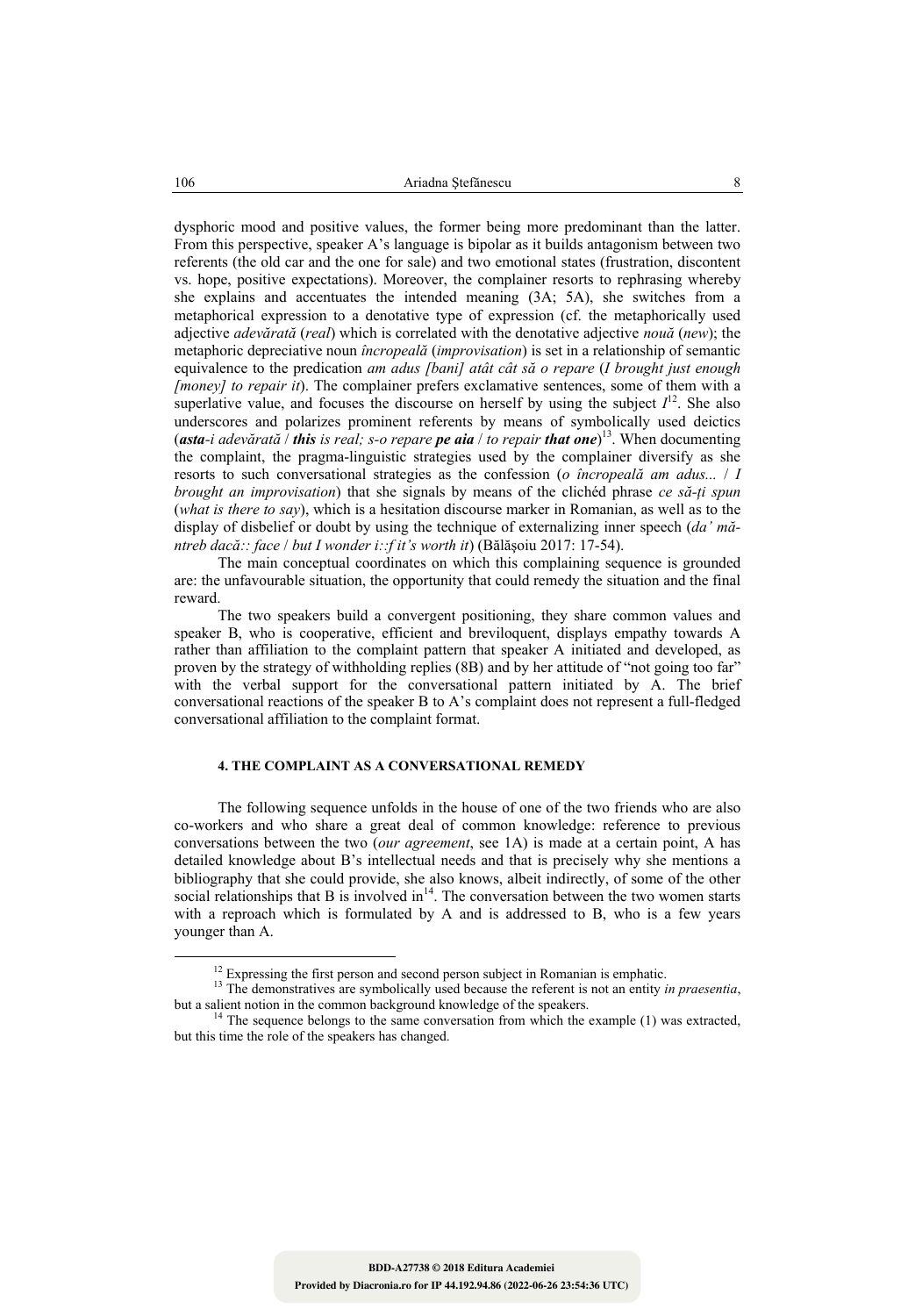#### $\frac{(2)}{1A}$ iar TU N-AI respectat î:: înțelegerea noastră că dacă [AI nevoie de ceVA

- 3+A: [de bibliografie să-mi spui↓
- 4B: păi măi↑ n-am prea avut pentru că n-am prea: lucrat↓ adică am fost atît de:: sîcîită ştii. cu: cursuri↓ o grămadă de cursuri am avut cum NU ştiu aşa:: eu-s cam zăpăcită şi cam ineficientă↑ şi mie-mi # trebuie: spaţiu: mental şi psihic [ca să mă
- concentrez
- 5A: [ să te poți concentra.
- tu dacă nu profiţi de vacanţa asta [într-adevăr
- 6B: [păi tocmai de-asta [eram
- 7+A: [eşti pierdută
- 8B: TErifiată de ideea că vor veni şi vor sta la noi↓mai ales neştiind nimic cît timp au↓că dacă au timp puţin şi nu ştiu ce↑ măcar ameninţarea era mai limitată↓ da' aşa mă gîndeam că poate vin şi stau toată vara toată toamna ştii↑
- 9A: mă↓ nu ştiu dacă ţi-e de folos ce ţi-am spus eu din experienţa mea↓
- STAI într-o zi cu picioarele-n apă şi fă-ţi prog- planu↑ da' la <MARC milimetru↓> mărunt↓
- 1A: and YOU DID NOT respect our a:: agreement that if [you ever NEED ANYthing  $2B$ :  $\leq W$  no  $\geq$
- $\sqrt{2}$   $\leq$  W no  $>$
- 3+A: [any bibliography you should ask me↓
- 4B: well now↑ I didn't actually because I didn't realy work↓

I mean I've been so:: pestered you know. wi:th classes↓ a lot of classes I've been having like I DOn't know it's like

I'm a bit airheaded and rather inefficient↑ and I # need mental and physical space [to be able to focus

- 5A: [to be able to focus.
- If you don't make the most of this vacation [really
- 6B: [you see that's why [I was
- 7+A: [you are lost 8B: TErrified by
- 8B: TErrified by the idea that they are coming and they are staying with us↓ especially since I don't know how much time they can spend↓cos' if they don't have much time and so on↑ at least the threat is more contained↓ but I thought that they might be coming and they might be staying through the summer through the autumn you know↑
- 9A: now↓ I don't know if my shared experience is of any use to you↓

PUT your shoulder to the wheel one day and make the plan↑ but to <MARK the last detail↓ minute↓

The illocutionary space of this sequence has a high degree of threatening potential and it consists of reproach  $(1-3+A)$ , complaint  $(2-4-8B)$ , between which warning  $(5-7+A)$ and advice (9A) are intercalated. The complaint occurs as a disaffiliation reaction of speaker B to the reproach format. B has a twofold conversational role, namely of complainer and of complainee, on account of the fact that she is also part of the complicated target of the complaint, she is the person who expresses criticism as well as self-criticism because she didn't do any work, yet she still cannot ask A for the bibliography (4B). Furthermore, speaker A, the one who formulates the reproach, is also a complainer because of her having developed a certain feeling of frustration: her friend had not asked for the bibliography that she would have been able to provide. Consequently, the two participants in the communication have double roles: A, the one who formulates the reproach, is somewhat an indirect complainer as well, but she shortly becomes the recipient

<sup>2</sup>B:  $\left| \langle P \text{ nu} \rangle \right|$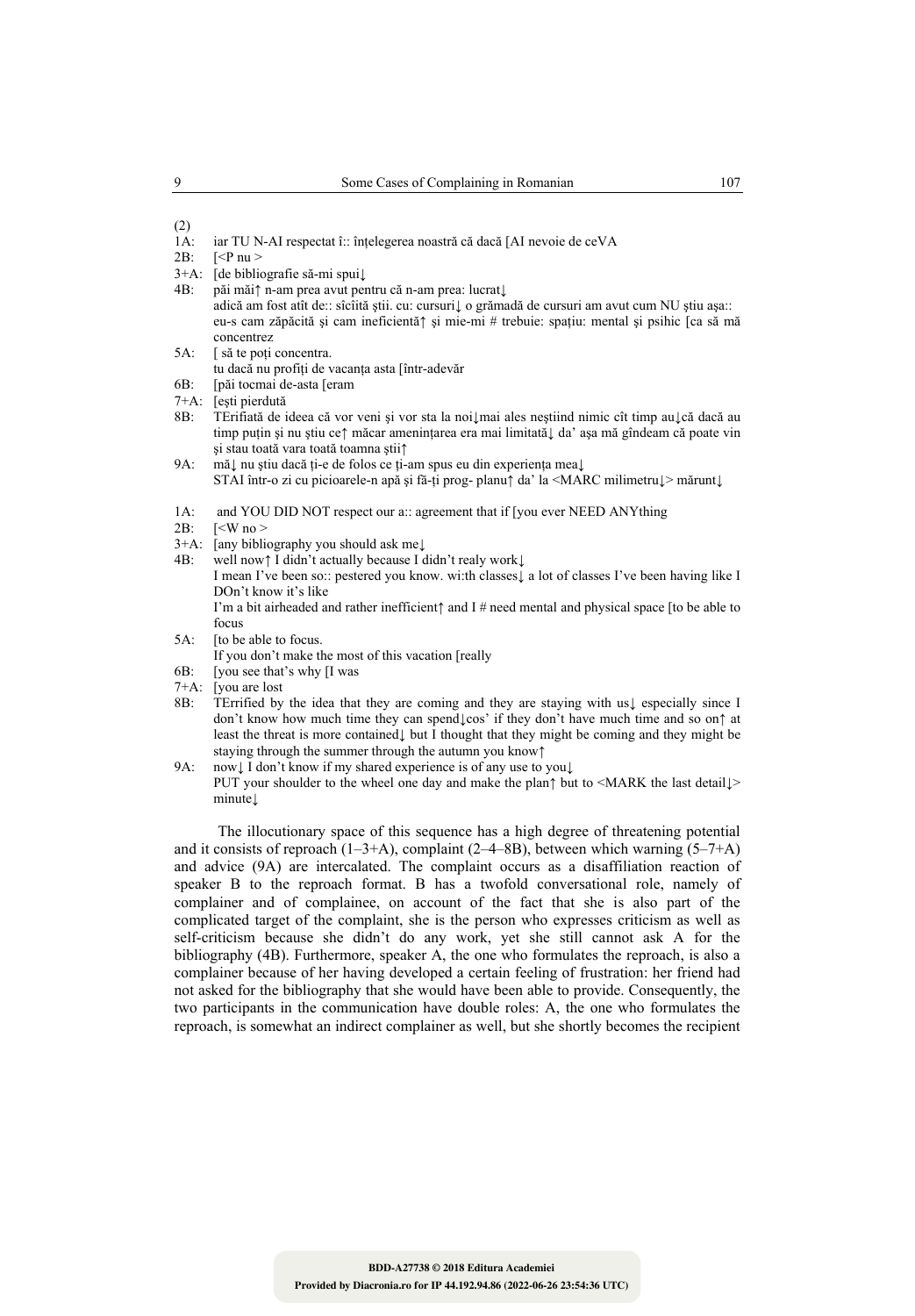of the complaint, whereas B is both a complainer and a complainee. This double role play, which is far more powerful in speaker B's case, renders the sequence difficult to classify from a typological point of view. In this sequence of turns in which there are various instances of expressing discontent, the target of the complaint is manifold: on the one hand there is speaker B (who did not ask for the bibliography, who did not manage to start working and who has a complicated mental configuration which prevented her from focusing and from getting herself organized), on the other hand the current situation is unfavourable to personal intellectual endeavours (B had to give many lectures, she had visitors). The typological framing of this complaint is twofold as it corresponds to speaker B's roles and to the more complex construction of the object of discontent. On the one hand, there is a direct complaint because the complainee is present, but on the other hand the sequence can be classified as an indirect complaint or a third party complaint, because its object is perceived as a dispreferred situation.

 The general pattern obtained through the chaining of conversational moves is dominated by illocutionary versatility. The complaint launched by B at (4B) is locally intermingled with a justification act and with an act of rejection of the reproach performed by speaker A. The complaint is versatile from an illocutionary point of view as it comprises an instance of self-criticism and one of indirect apology.

When examining the turn organisational features, i.e. the participation framework of this conversational sequence, it can be noticed that the turn takings are neither definitely dominated by dispreferred actions nor characterized by the presence of preferred second pair parts. We can therefore enumerate these situations: (i) at (2B) there is a mildly uttered and overlapped *nu (no)*, a discourse marker that brackets the rejection of reproach, hence B very alertly signals her dispreference by a halfway fragmentation of the performance of the reproach and by marking her attitude, although the reproach is however carried out in  $(3+A)$ ; (ii) the overlap in  $(5A)$  relies on the same linguistic material as the final part of B's previous turn, which indicates speaker A's local supportive attitude towards the complainer but not necessarily towards the act of complaining; (iii) the complaint is initiated by B through an interjectional marker indicating a rather dispreferred interactional action (*păi măi / well now*; (4B)); (iv) turns (4B–8B), characterized by numerous overlaps, represent a competition between the two speakers: complaining is intertwined with warning and both conversational moves are successfully performed, but the overlaps indicate a conversational attitude "of not paying too much attention to what the other is saying", an attitude that presupposes the acknowledgement of the interlocutor's verbal intervention and, at the same time, not really ensuring their conversational space The overlap between (6B–7+A) is a "buffer" zone where B tries to reduce A's warning as much as possible, presumably intending to determine the speaker A to abandon her verbal intervention with the aim of extending B's own complaining discourse space. B resorts to the strategy of not ensuring her interlocutor's conversational space by an attempt to mitigate the threatening potential of her warning. Both speakers adopt longer turns and have the same speech patterns that include idiomatic expressions, figuratively used words, scholarly terms and interjectional markers.

 The thematic structure of the complaint is restored in an incomplete and defective manner<sup>15</sup>. The complaint seems to be lacking the first two stages, namely the initial stage

<sup>&</sup>lt;sup>15</sup> The term is borrowed from the terminology of speech acts.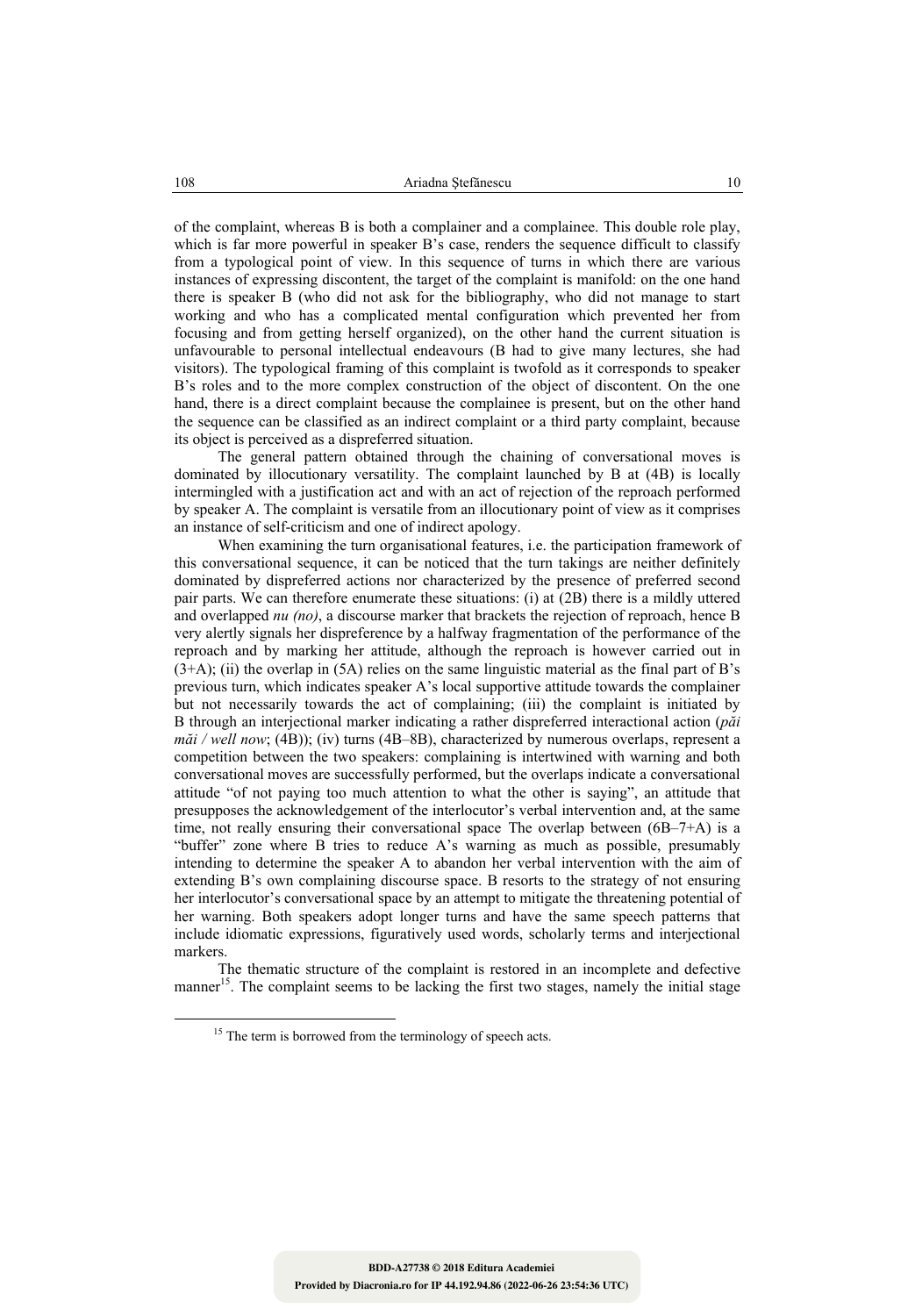and the core part of complaint. The complainer starts abruptly with the development of the complaining act. The closing of the complaint is also non-existent and in this instance it is replaced by the piece of advice offered by A at (9A). The discourse marker *ştii / you know* (4B), in mid position, fulfils the function of marking speaker involvement. It is only through A's supportive reaction in (5A) that the complainer is certain of the interlocutor's abiding by this conversational pattern. The verbal competition between the two speakers, the fact that none of them is willing to cede, that several times the start of the turn is marked by indicators of the rejection of the conversational pattern (*nu! / no!*) and of a dispreferred action (*păi, măi / well now*), that the affiliation is not very conspicuous, that the thematic structure of the complaint is reduced to a single stage of the original four, that the complaint has an intrinsic illocutionary versatility that renders it similar to selfcriticism, all the above prove that we are not dealing with a full-fledged complaint.

 The range of pragma-linguistic resources used in this verbal sequence includes, among others, evaluation (Martin and White 2005). The linguistic resources employed for evaluation are the material out of which is generated the perspective in which the speaker presents herself (/himself). The perspective is important in complaints and consist of "the way reference to the complainer and the complainee is expressed when the complainer states his/ her annoyance, moral judgement etc." (Tamanaka 2003)<sup>16</sup>. In our opinion, the complaint perspective is an element out of which the stance is generated. In example (2), the evaluation is twofold because its function is that of providing multiple perspectives for B. She makes a self-evaluation (*sâcâită/ pestered, zăpăcită/ airheaded, ineficientă/ inefficient, fară spaţiu mental şi psihic ca să mă concentrez/ in need of mental and physical state to be able to focus*) thus causing herself a loss of face, and she is evaluated by her elder colleague (as the one who *did not respect the agreement/ nu a respectat înţelegerea*), moreover, the elder friend builds such potential representations as *pierdută/ lost* and as the one who should *(să stea cu) picioarele în apă/ put her shoulder to the wheel*<sup>17</sup> in order to build a *minute*/ *la milimetru* plan. Speaker B sometimes mitigates her evaluations by means of litotes (*cam zăpăcită şi cam ineficientă/a bit airheaded and rather inefficient*), hence she performs the complaint somewhat hesitantly and other times she uses the superlative (*atât de sâcâită/so pestered; terifiată/terrified*). Most of such representations generate an exteriorized affective component, an extroverted and disarmingly honest stance.

The multiple perspectives manifested by speaker B, whose concurrent conversational role of complainer and complainee should not be overlooked, is additionally underscored by the frequent use of pronominal forms (first person and second person singular) which, in Romanian, when they are placed in subject position, can receive a zero-morphemic realization because the subject is non-emphatically indicated by the inflectional endings of the verb. The polyphonic background of this sequence is displayed in the instances of reported speech (1A), as well as in the externalized inner speech, the latter being used in rendering speaker B's thoughts. In conveying her thoughts as a sign of honesty towards speaker A, the interlocutor B evokes an inner speech which is characterized by the discomfort caused by the lack of sufficient information, by the formulation of alarming hypotheses and by powerful emotions (8B). During the complaining sequence, B also uses

<sup>&</sup>lt;sup>16</sup> With respect to complaint perspective, Tamanaka (2003) is following the analysis of Trosborg, A., 1995, *Interlanguage pragmatics: Requests, complaints, and apologies*, Berlin, Mouton. 17 The meaning of the idiomatic expression *a sta cu picioarele în (ligheanul) cu apă (rece)* is

that of making great intellectual efforts.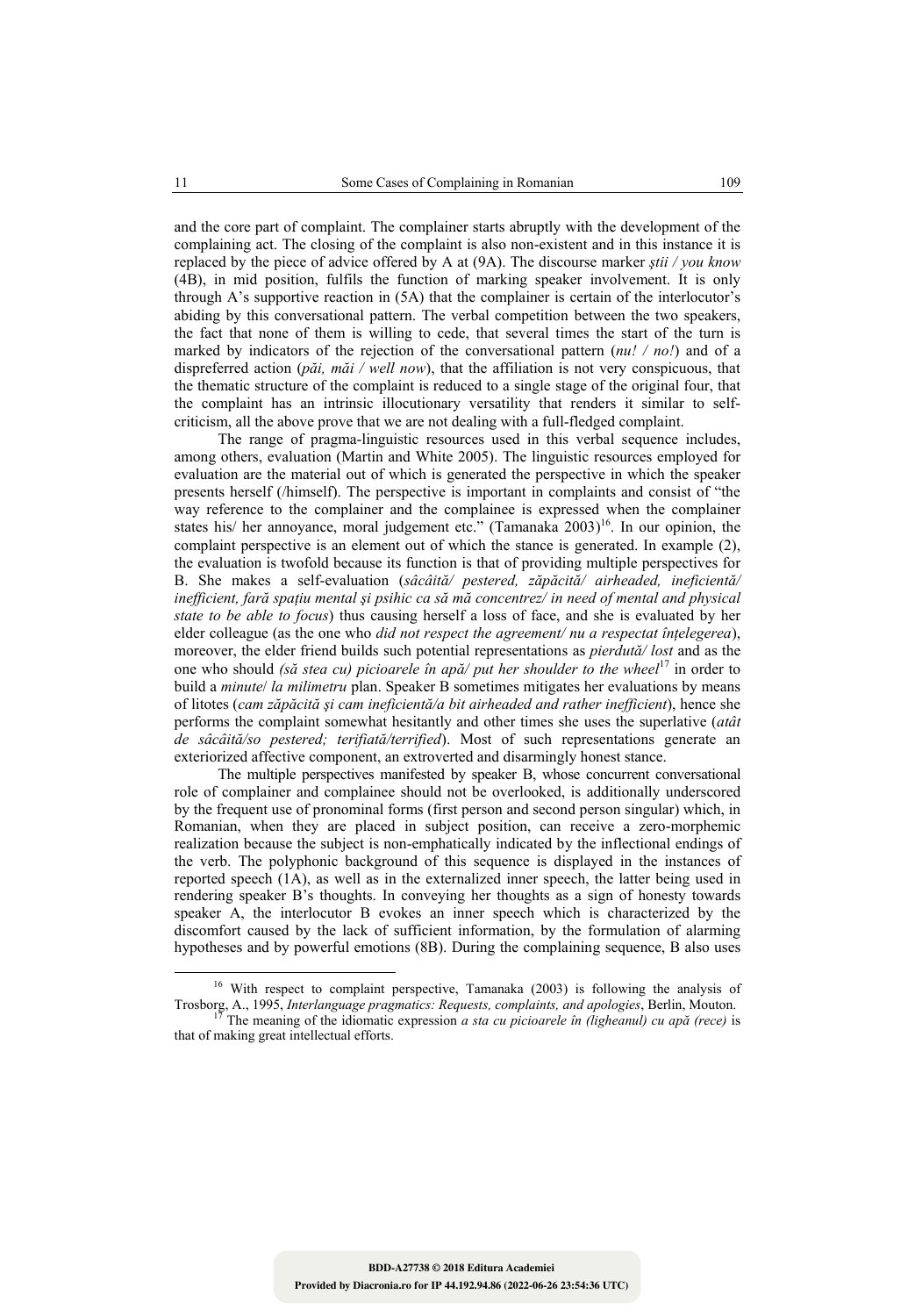focus markers (*tocmai/ that's why, mai ales/ especially, măcar/ at least*) which trigger standard implicatures of quantity in order to highlight and control its dysphoric implication.

 The question that arises would be: what is *l'image de soi* that speaker B is shaping in this sequence, with A's support. Is it a distressing image through which she irretrievably loses face? From A's firm, direct and, at the same time, empathic and receptive position in relation to B, it is obvious that this does not happen. Speaker A "sufficiently" abides by the complaint pattern in such a way as to avoid conflict and to steadily uphold a more vigilant and advisory position (see 9A). For speaker B, reproach is a *complainable* that she immediately develops conversationally according to a complaint pattern starting from (2B). B applies two strategies: specifically the strategy of enhancing her unfavourable image through self-criticism, one which suits her complainee role, and the strategy of invoking SUA because the latter matches her role of complainer. The contextual implicature signalled by B as complainee would be the following: "Alas, I admit I haven't been working because...!". The contextual implicature indicated by B as complainer would be: "Alas, you have no right to admonish me because, oh!, here is the unfavourable situation I've been going through!"18. In conclusion, by the two assumed conversational roles, speaker B is an astute Janus.

In the following sequence  $(3)$  – which is part of a telephone conversation between two friends in which once the gossip pattern was initiated by means of a challenging question, it is closed by the other speaker who overtly displays the fact that this locutionary pattern is dispreferred (2B) – one can easily notice that the roles of complainer and of recipient of the complaint are built up incrementally and conjointly. Furthermore, the danger of triggering a verbal conflict is hindered (see the slots 5A–6B) and B's complaint is gradually accepted by speaker A who experienced the frustration of having her gossiping conversational plan rejected. We might claim that in example (3) complaining is being used by B, who assumes the role of complainer, as an interactional strategy of repairing her relationship with A who experienced the discontent of disaffiliation to the pattern that she had initiated. The complaint sequence is initiated and delivered by B as a "conversational remedy" offered to A in order not to undermine their relationship.

(3)

1A: da' TU↑ ce cuceriri mai ai? 2B: m: eu nici una↑ vreau să zic că n-am ieşit deloc pîn-acuma. 3A: vai [da'# 4B:[mie 5A: da' ce-ai pătit TU? esti STRESATĂ? CE-AI. că TU de obicei ieșeai mai des. NU aşa. 6B: am foarte mult de-nvăţat↑ # şi-mi # 7A: o:h↑ 8B: tu ştii ce medie de toată: JEna↑ am scos anu trecut? 9A: ce MEdie ai scos? 10B: ieh şaptepatrujdoi. 11A: e:h eşti tare. hi hi hi

<sup>&</sup>lt;sup>18</sup> In the instructive glossing of this implicature, complaining interjections have been intentionally used.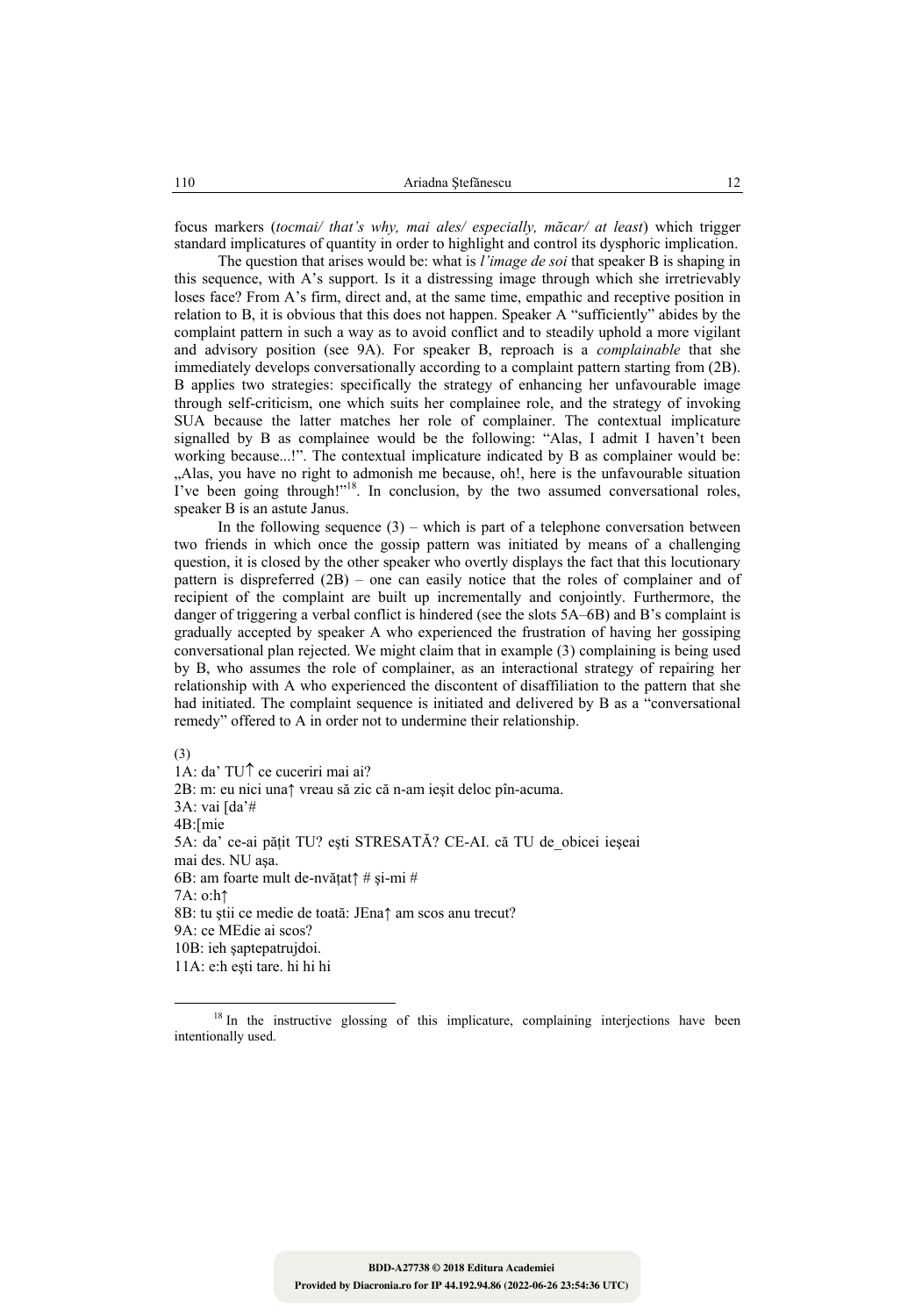14B: e medie MIcă mă↑ sînt stresată trebuie neapărat să scot şi eu un opt şi ceva ca să:  $# =$ 15A: =să se compenseze. 16B: păi↓ # DA. 17A: şi eşti pusă pe FAPTE mari. 18B: o:h#  $\leq_R$  trebuie neapărat># da' oricum /uichend/-urile mi le rezerv pentru ((bip)) petreceri↓ chefuri↓  $si$ :# ((zgomot)) eventual un teatru  $\downarrow$  un film $\downarrow$ 19A: a. 1A: so what romances have YOU↑ got going on? 2B: m: I have none↑ I mean I haven't been going out lately. 3A: oh my [but# 4B:[I've been 5A: but what happened to YOU? are you STRESSED OUT? WHAT'S WRONG. cos YOU used to go out more often. It's NOT like you. 6B: I have a lot of studying to do $\uparrow$  # and I # 7A: o:h↑ 8B: do you know wha:t a LOusy↑ average mark I scored last year? 9A: what average MArk did you score? 10B: ieh sevenpointfourtwo. 11A: e:h you are incredible. hi hi hi 12B: I'm incredible right! incredibly#  $\leq_{\text{MARK}}$  STUpid>. 13A: well WHAT else is there to say# 14B: it's a LOw average mark↑ I am stressed out I really need to score at least eight to:  $# =$ 15A: =to make up for it. 16B: well $\downarrow \#$  YEAH. 17A: and you mean BUSINESS. 18B: o:h#  $\leq_R I$  really need to># but anyway my /weekends/ are for ((beep)) parties↓ binges↓ a:nd# ((noise)) maybe a play  $\downarrow$  a movie  $\downarrow$ 19A: oh.

In (3A–5+A), through the avalanche of impulsive questions denoting a dysphoric mood, followed by a reproach or, at least, a non-naive observation (*că tu de obicei ieşeai mai des, nu aşa/ cos' you used to go out more often, it's not like you*), speaker A signals her willingness to "listen to the explanation" of her interlocutor, therefore she signals the fact that she is ready to grant her a larger conversational space, and that she is indirectly soliciting for a conversational remedy from her interlocutor. Up to this point their conversational interchange was dominated by dispreference. The conversational repair starts to happen from slot 6 onwards. All the structural stages of the complaint are covered ((8B) initiaties the complaining sequence and develops it (10B, 12B, 14B), his interlocutor affiliates to this pattern (11A, 15A, 17A), and finally there is the closing complaining

13A: CE ce să mai zic#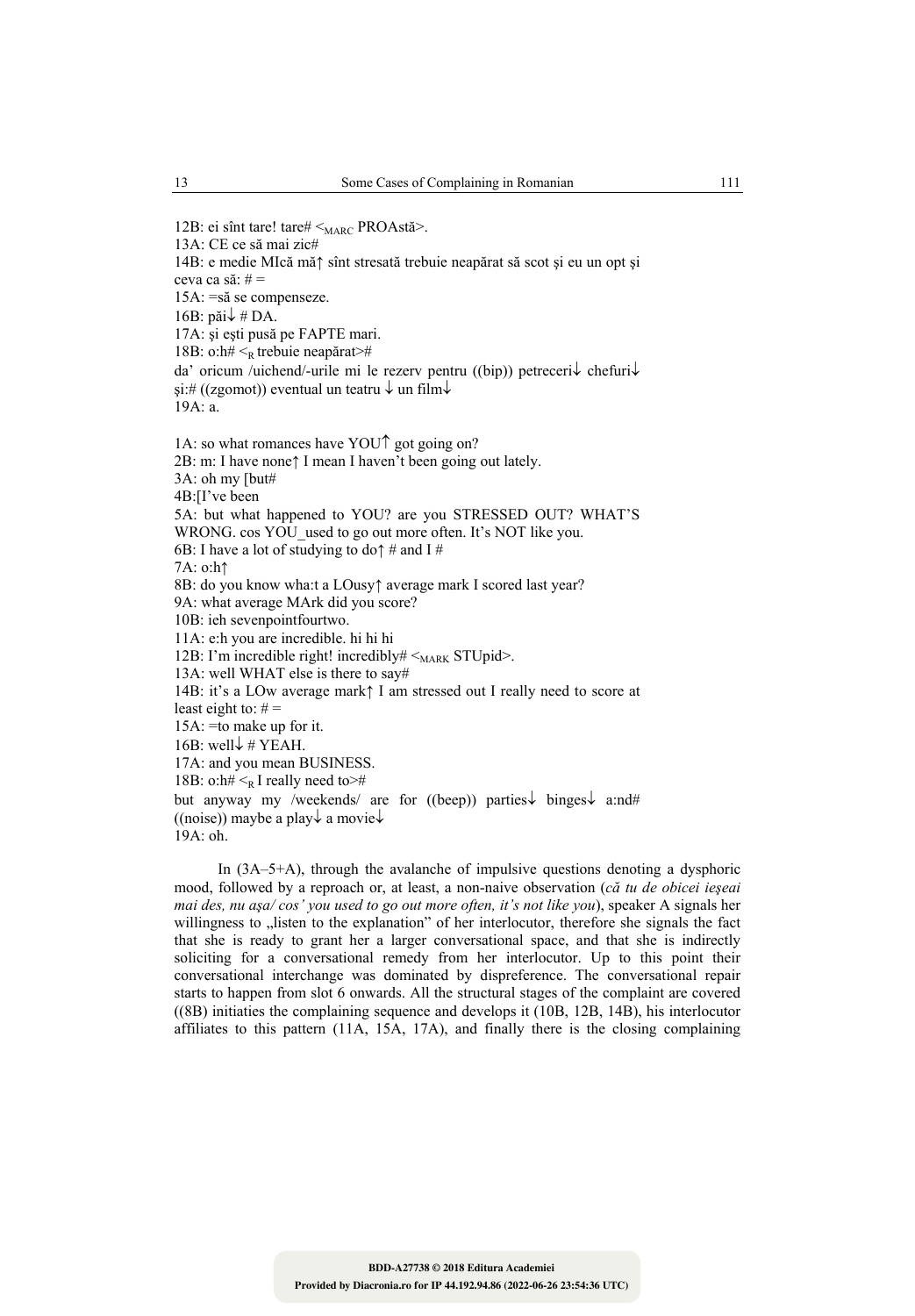sequence (18B)). Emerging as an action of conversational remedy for the interlocutor, this complaint offered as substitute for gossip, although structurally complete, does not succeed in granting speaker B a "comfortable" role of complainer. The degree of affiliation to the complaint format is low (13A: *What else is there to say?*). The complainer will soon feel the need to change her status. The turn 18 is a manoeuvre which signals the closing of the complaining sequence and the transition to another format. At this point, speaker B almost forcibly arrogates the image of a girl who knows how to have fun at weekends. The second stance that B hastily builds up paradoxically corresponds to the gossiping pattern that was initially rejected. Speaker A's conversational reaction to B's new stance is a minimal linguistic expression, i.e. no more than an interjection signalling turn reception (19A).

### **5. CONCLUSIONS**

Starting from the assumption that the nature of conversational interaction is synergic and incremental, we proposed an analysis of the complaining sequence which unfolds on two different levels of complexity – the level of participation framework and the level of thematic structure – taking into account the recurrent linguistic resources used. We corroborated the participation framework, in which we evaluated the degrees of preference, with the thematic structure of complaining, where we examined the degrees of affiliation. We have seen that there could be cases in which, due to the complexity of the target of the complaint, this conversational sequence can be typologically included into several categories. We presented a type of conversational situation in which the complaint was genuine (ex. 1) and two other conversational situations, less analysed according to our knowledge, in which the complaint is a face strategy, used by the complainer as a conversational "remedy" offered to the interlocutor in order to relieve the latter's frustration of not having accomplished (his/)her own interactional plan. In all the presented cases affiliation is reached in different degrees, but strenuously in the last two examples.

The present analysis indicates that the complaint registered some disturbances at the level of participation and of affiliation when used as a strategy of face saving. In my opinion, further research on the strategic (i.e. rhetoric) uses of the complaints in talk in interaction is needed also taking into account other discourse genres.

#### **SOURCE**

IVLRA = Liliana Ionescu-Ruxăndoiu (ed), *2002, Interacţiunea verbală în limba română actuală. Corpus (selectiv). Schiţă de tipologie*, Bucureşti, Editura Universităţii din Bucureşti.

| <b>Transcription symbols:</b> |                                         |  |  |
|-------------------------------|-----------------------------------------|--|--|
| ↓↑                            | $=$ intonation rises or falls           |  |  |
| #                             | $=$ pause                               |  |  |
| capital letters               | $=$ emphasis                            |  |  |
|                               | $=$ sound stretch                       |  |  |
| $\bf{XXX}$ =                  |                                         |  |  |
| $=yyy$                        | $=$ latching                            |  |  |
| $\left[\ldots\right]$         | $=$ talk omitted from the transcription |  |  |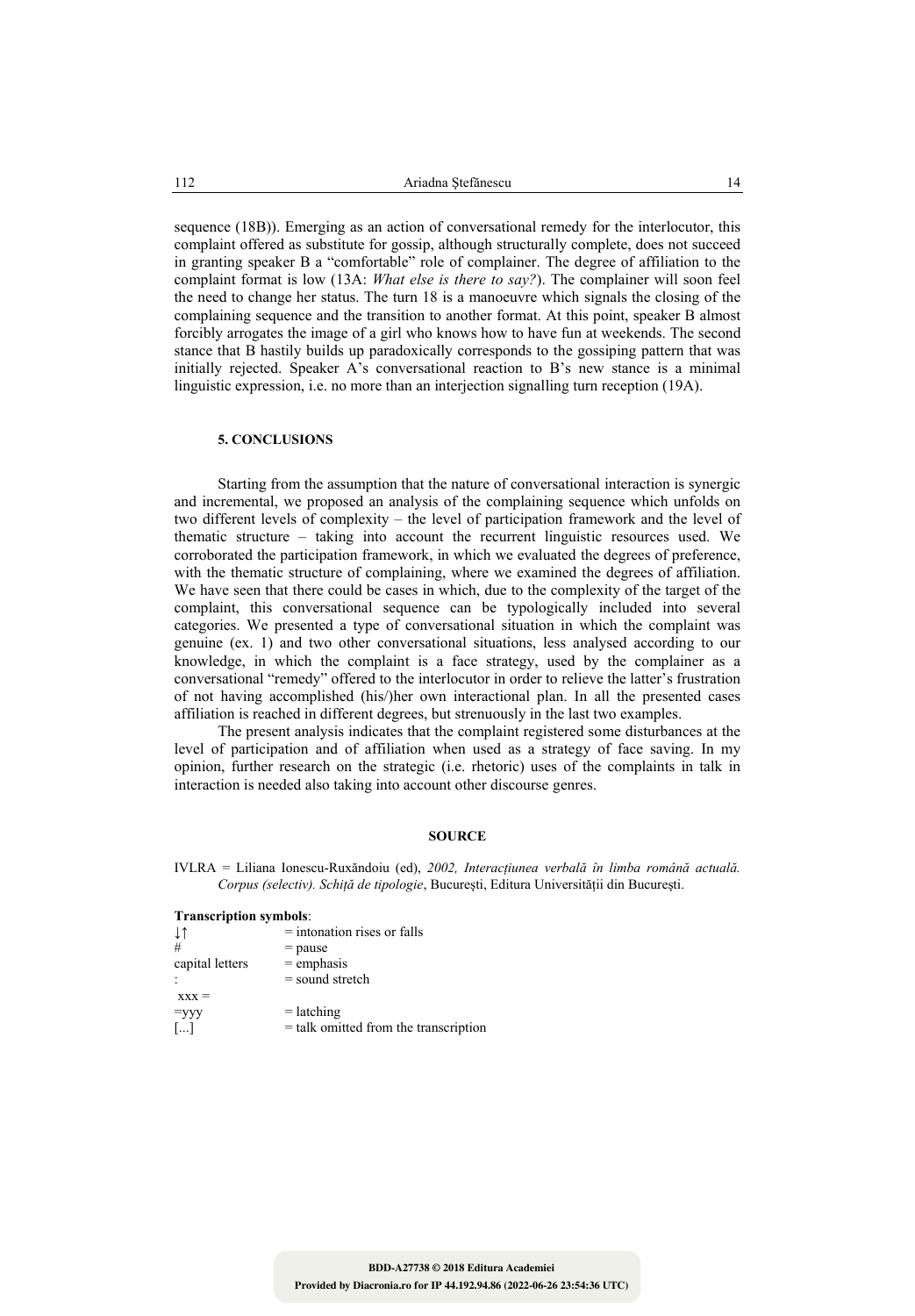A [xxx  $B$  [yyy = overlapping passages  $\langle -\rangle$  = low or soft voice intensity<br>+A/+B = continuation of the same t  $=$  continuation of the same turn  $<sub>MARK</sub>$  > = high voice intensity</sub>  $\langle k \rangle$  = rapid tempo

#### **REFERENCES**

Bălășoiu, C., 2017, *Probleme ale discursului raportat*, București, Editura Universității din București. Brown, P., St. C. Levinson. 1978 / 1987, *Politeness. Some universals in language usage*, Cambridge, Cambridge University Press.

- Geluykens, R., B. Kroft, 2002, "Sociocultural variation in native and interlanguage complaints", in: K. M. Jaszczolt, K. Turner (eds), *Meaning Through Language Contrast*, vol.2, Amsterdam, Philadephia, John Benjamins Publishing Company, 249–262.
- Heinemann, T., 2009, "Participation and exclusion in third party complains", *Journal of Pragmatics*, 41, 2435–2451.
- Heinemann, T., V. Traverso, 2009, "Editorial. Complaining in interaction", *Journal of Pragmatics*, 41, 2381–2384.
- Jefferson, G., 1988, "On Sequential Organization of Trouble-Talk in Ordinary Conversation", *Social Problems*, 35, 4, 418–441.

Laforest, M., 2009, "Complaining in front of a witness: Aspects of blaming others for their behaviour in multi-party family interactions", *Journal of Pragmatics*, 41, 2452–2464.

- Manzoni, C.M., 2009, "Direct complaints in (Italian) calls to ambulance: the use of negatively framed questions", *Journal of Pragmatics*, 41, 1465–2478.
- Martin, J. R., P. R. R. White, 2005, *The Language of Evaluation. Appraisal in English*, Palgrave Macmillan.
- Olshtain, E., L. Weinbach, 1993, "Interlanguage Features of the Speech Act of Complaining", in: Gabriele Kasper, Shoshana Blum-Kulka (eds), *Interlanguage Pragmatics*, New York, Oxford, Oxford University Press, 108–122.
- Kerbrat-Orecchioni, C., 1990, *Les interactions verbales*, vol. 1, Paris, Armand Colin.
- Sacks, H., 1992, *Lectures on Conversation*, vol. 2, Oxford, Blackwell Publishing.

Schegloff, E., 2005, "On complainability", *Social Problems*, 52, 4, 449–476.

- Schegloff, E., A., 2007, *Sequence Organization in Interaction. A Premier in Conversation Analysis*, New York, Cambridge University Press.
- Tamanaha, M., 2003, *Interlanguage Speech Act Realization of Apologies and Complaints. The Performances of Japanese L2 Speakers in Comparison with Japanese L1 and Englisk L1 Speakers*, dissertation, Los Angeles, University of California.
- Traverso, V., 2009, "The dilemmas of third-party complaints in conversation between friends", *Journal of Pragmatics*, 41, 2385–2399.